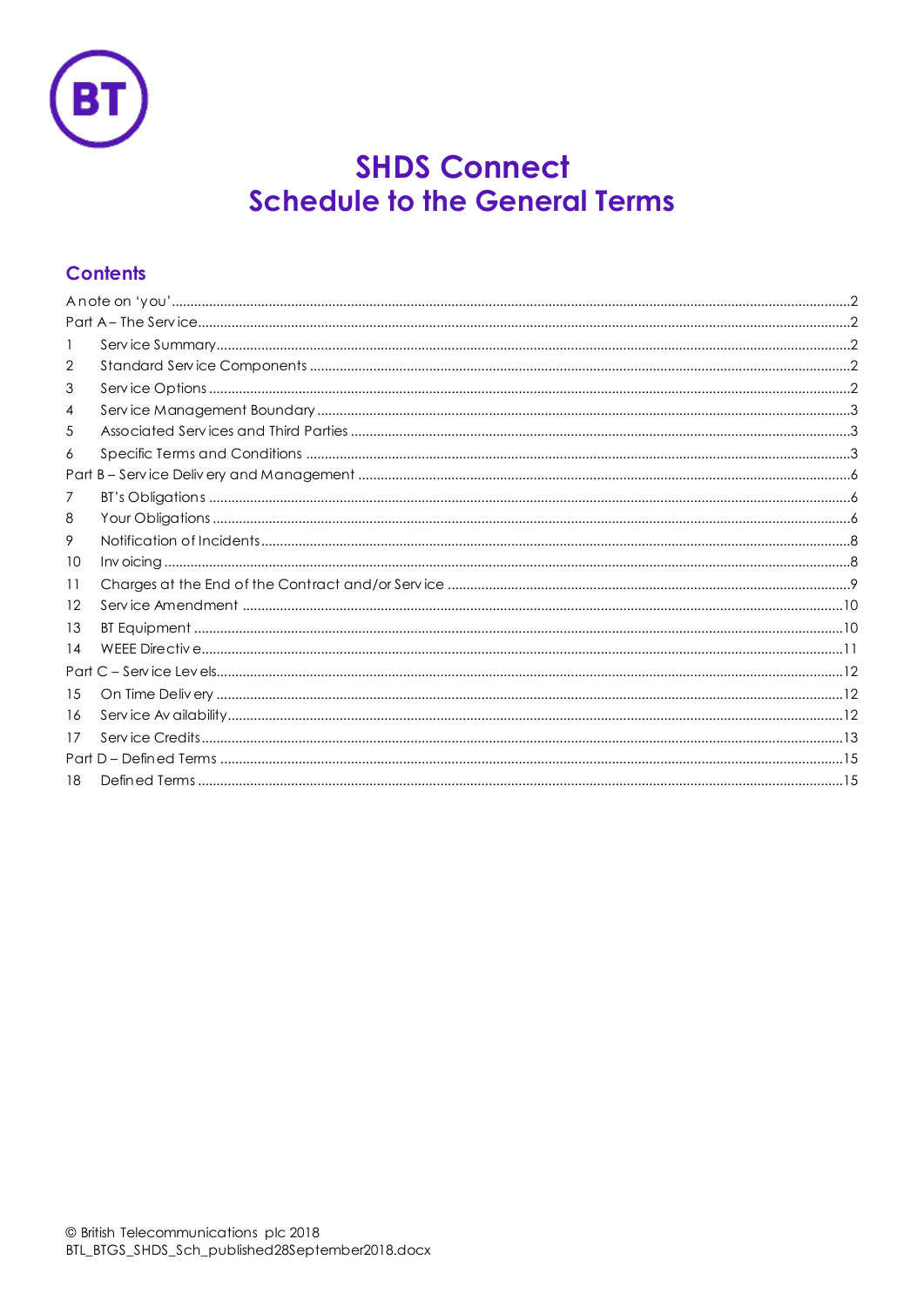

#### <span id="page-1-0"></span>**A note on 'you'**

'You' and 'your' mean the Customer.

Phrases that refer to 'either of us', 'either one of us', 'one of us', 'each of us' or 'both of us'' mean one or both of BT and the Customer, whichev er makes sense in the context of the sentence.

### <span id="page-1-1"></span>**Part A – The Service**

#### <span id="page-1-2"></span>**1 Service Summary**

- 1.1 BT will prov ide you with a range of short distance (less than 45km) point to point communication products that carry Ethernet protocols between Sites, comprising:
	- 1.1.1 the Standard Serv ice Component; and
	- 1.1.2 any of the Service Options that are selected by you as set out in any applicable Order,

#### (the "**Service**").

- 1.2 Where you select SHDS Connect under the Managed Service from BT:
	- 1.2.1 Paragraph 6 of this Schedule will not apply and in such case Paragraph 5 of Managed Serv ice from BT Schedule to the General Terms will apply;
	- 1.2.2 Paragraph 11 of this Schedule will not apply and in such case Paragraph 11 of Managed Serv ice from BT Schedule to the General Terms will apply; and
	- 1.2.3 Part C of this Schedule will not apply and in such case Part C of Managed Serv ice from BT Schedule to the General Terms will apply.
- 1.3 Where you select SHDS Connect under a Managed Service:
	- 1.3.1 Paragraph 6 of this Schedule will not apply and in such case Paragraph 4 of the Managed Serv ice Schedule to the General Terms will apply; and
	- 1.3.2 Paragraph 11 of this Schedule will not apply and in such case Paragraph 4 of the Managed Serv ice Schedule to the General Terms will apply.

#### <span id="page-1-3"></span>**2 Standard Service Components**

BT will prov ide you with the following standard serv ice component ("**Standard Service Component**") in accordance with the details set out in any applicable Order:

2.1 **SHDS Connect**: BT will prov ide a single dedicated Serv ice between two Sites up to 25 kilometres apart terminated by Network Terminating Equipment appropriate to the speed of serv ice and type of Customer Equipment. SHDS Connect includes the following serv ice types LES, CES, EES, FEES, GEES and SHDS.

#### <span id="page-1-4"></span>**3 Service Options**

BT will prov ide you with any of the following options that are selected by you as set out in any applicable Order ("**Service Options**") and in accordance with the details set out in that Order:

#### 3.1 **SHDS Connect**

#### 3.1.1 **Resilience Option 1**: BT will:

- (a) prov ide one Serv ice comprising two fibre Circuits (a main Circuit and a standby Circuit) which are div ersely routed from one another and connected to a single NTE at each Site. Recurring Charges apply separately to each of the two fibre Circuits which equate to the Charges that would apply to the prov ision of two separate fibre Circuits;
- (b) monitor the div ersity of the fibre Circuits to ensure that div ersity is maintained throughout the life of the Serv ice; and
- (c) if a problem occurs on the main Circuit, automatically switch the traffic onto the standby Circuit. This changeov er will take up to 50mS.

#### 3.1.2 **Resilience Option 2**: BT will:

- (a) prov ide two completely separate div erse Serv ices each comprising one Circuit;
- (b) monitor the div ersity between the two Serv ices; and
- (c) charge one Serv ice as a primary Serv ice, the other as a secondary Serv ice.
- 3.1.3 **Local Access Option**: BT will prov ide a Circuit between a Site and BT's exchange where that Site is within the area serv ed by that exchange. This option is typically used where a customer wishes to connect to equipment located at BT's exchange.
- 3.1.4 **Extended Reach option**: BT will deliv er the Serv ice up to 45km.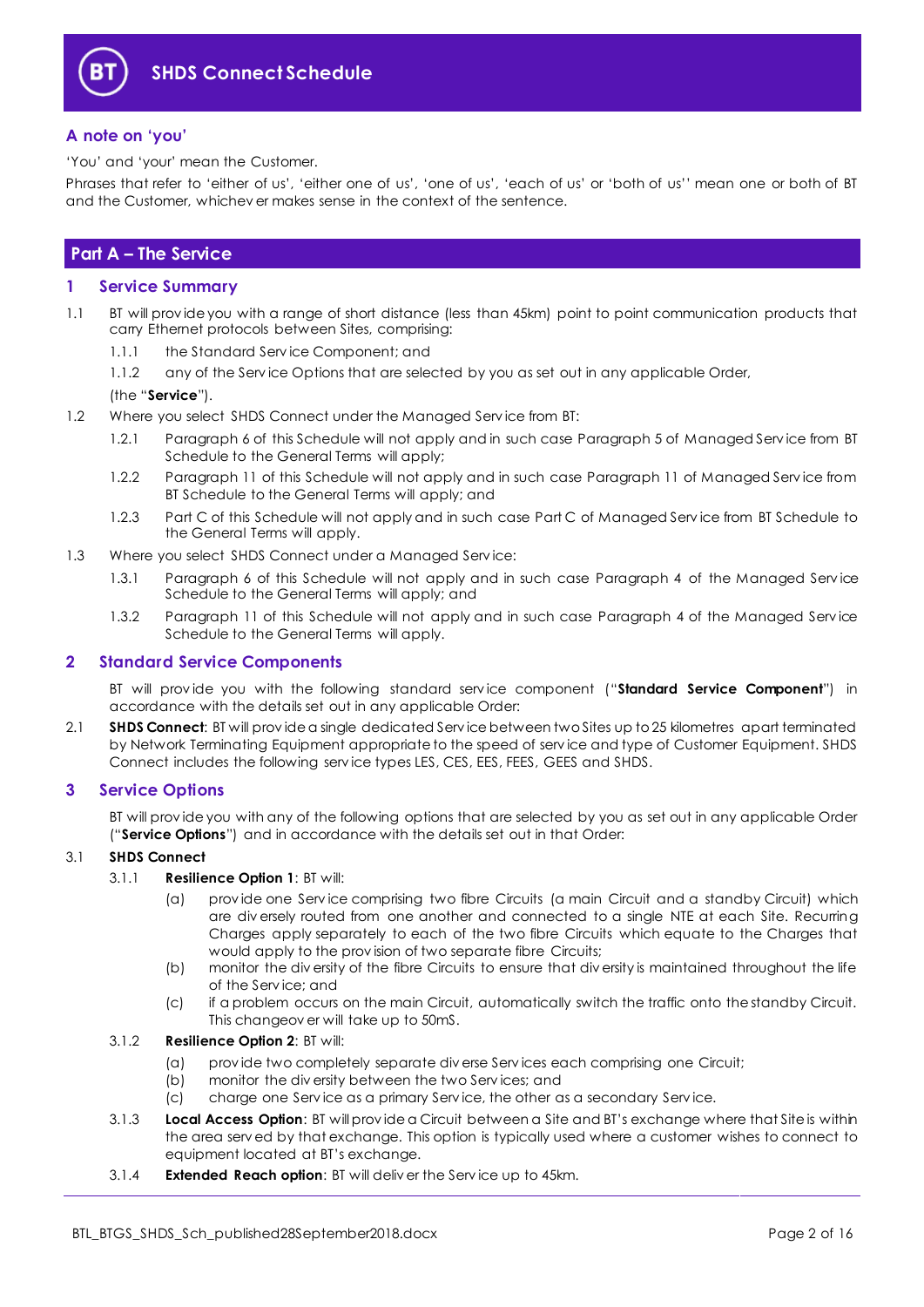

#### 3.2 **Full diversity**: BT will:

- 3.2.1 charge you for separate duct access to the Site; or
- 3.2.2 prov ide div ersity from the first point of connection outside of the Site.

#### 3.3 **Interfaces**: BT will:

- 3.3.1 for 10/100 Mb Serv ices, prov ide a RJ45 copper interface; and
- 3.3.2 for 1Gb Serv ices, prov ide a fibre interface as either a single mode or multi-mode v ia LC connections.

#### <span id="page-2-0"></span>**4 Service Management Boundary**

- <span id="page-2-3"></span>4.1 BT will prov ide and manage the Serv ice as set out in Parts B and C of this Schedule and as set out in the Order up to your side of the socket on the NTE ("**Service Management Boundary**").
- 4.2 For SHDS Connect with Managed CPE, the Service Management Boundary is the LAN port on the Managed CPE. You are responsible for the cable connecting to the CPE ow ned by you.
- 4.3 BT will hav e no responsibility for the Serv ice outside the Serv ice Management Boundary.
- 4.4 BT does not make any representations, whether express or implied, about whether the Service will operate in combination with any Customer Equipment or other equipment and software.

#### <span id="page-2-1"></span>**5 Associated Services and Third Parties**

- 5.1 You will hav e the following interfaces in place that will connect to the Serv ice and are necessary for the Serv ice to function:
	- 5.1.1 10/100/1000 Ethernet connection using either 10/100 copper RJ45 or 1Gb fibre LC connections; and
	- 5.1.2 a dual LC connector for SHDS 10G.
- 5.2 If BT prov ides you with any serv ices other than the Serv ice this Schedule will not apply to those serv ices and those serv ices will be gov erned by their separate terms and conditions.
- 5.3 If you are required by Applicable Law to purchase the Serv ice from a third party supplier, BT may, if you agree to it, manage the Serv ice as your agent.
- 5.4 BT will not be liable for failure to or delay in supplying the Serv ice if another supplier delays or refuses the supply of an electronic communications serv ice to BT and no alternativ e serv ice is av ailable at reasonable cost.

#### <span id="page-2-2"></span>**6 Specific Terms and Conditions**

#### 6.1 **Termination for Convenience**

For the purposes of clause 17 of the General Terms, either of us may, at any time after the Serv ice Start Date and without cause, terminate the Serv ice or any Order by giv ing 30 days' Notice to the other.

#### 6.2 **Minimum Period of Service**

- 6.2.1 At the end of the Minimum Period of Serv ice, unless one of us giv es Notice to the other of an intention to terminate the Serv ice in accordance with the Contract or the Minimum Period of Serv ice is extended in accordance with Paragraph [6.2.5,](#page-3-0) BT will continue to prov ide the Serv ice on the undiscounted published tariff set out in the BT Price List and both of us will continue to perform each of our obligations in accordance with the Contract.
- 6.2.2 In the ev ent that one of us giv es at least 30 days' written Notice of BT's intention to terminate the Serv ice at the end of the Minimum Period of Serv ice BT will cease deliv ering the Serv ice at 23:59 on the last day of the Minimum Period of Serv ice.
- 6.2.3 If the Contract has an initial Minimum Period of Serv ice in excess of 12 months, you will be entitled to discounts on Recurring Charges dependent on Serv ice Options and duration of the Minimum Period of Serv ice.
- 6.2.4 The table below sets out the percentage discount av ailable and confirms which Minimum Period of Serv ice is av ailable for each Serv ice:

|               | Minimum Period of Service           |                               |                               |  |
|---------------|-------------------------------------|-------------------------------|-------------------------------|--|
| Service Types | 1 Year                              | 3 Years (%<br>discount rates) | 5 Years (%<br>discount rates) |  |
|               | year Service                        | 3 year Service                | 5 year Service                |  |
| LES/CES       | option available<br>but 0% discount | option not<br>available       | option not<br>available       |  |
|               | year Service                        | 3 year Service                | 5 year Service                |  |
| EES/FEES/GEES | option available<br>but 0% discount | option not<br>available       | option not<br>available       |  |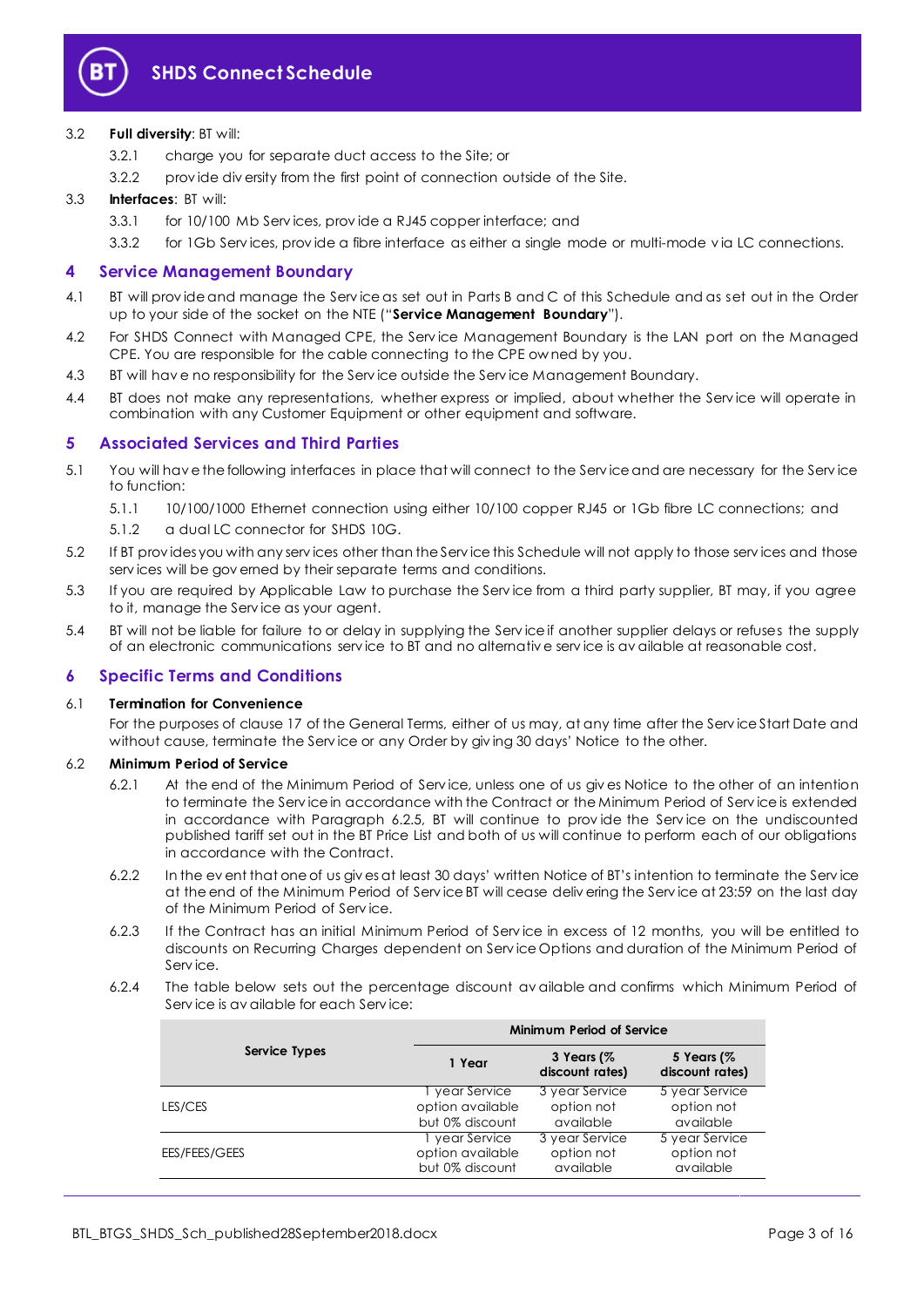

|                      | Minimum Period of Service                             |                                           |                                                       |  |
|----------------------|-------------------------------------------------------|-------------------------------------------|-------------------------------------------------------|--|
| Service Types        | 1 Year                                                | 3 Years $($ %<br>discount rates)          | 5 Years (%<br>discount rates)                         |  |
| GEES 2500/GEES 10000 | 1 year Service<br>option available<br>but 0% discount | 15%                                       | 5 year Service<br>option not<br>available             |  |
| SHDS 10, 100, 1000   | 1 year Service<br>option available<br>but 0% discount | 25%                                       | 35%                                                   |  |
| SHDS 10G             | I year Service<br>option available<br>but 0% discount | 15%                                       | 20%                                                   |  |
| SHDS FT5             | 1 year Service<br>option not<br>available             | 3 year Service<br>option not<br>available | 5 year Service<br>option available<br>but 0% discount |  |

<span id="page-3-0"></span>6.2.5 You may, during the Minimum Period of Serv ice but prior to expiry of the Minimum Period of Serv ice, extend the Minimum Period of Serv ice for an additional period of three or fiv e years.

- 6.2.6 The applicable discount that will apply from the date of extension will be as set out in the table above for the relev ant additional period selected i.e. three or fiv e years.
- 6.2.7 At the end of the Minimum Period of Serv ice, unless you hav e chosen to extend the Minimum Period of Serv ice, Serv ice Charges will rev ert to standard prices as set out in the BT Price List.

#### 6.3 **Access to Emergency Services**

You acknowledge and agree that the Service does not provide the ability for Users to call the emergency serv ices by dialling "**999**" or "**112**", and that alternativ e arrangements should be made to cov er this including the maintenance of a fixed telephone number.

#### 6.4 **Shifts & Upgrading**

6.4.1 You may shift and/or upgrade the Serv ice during the Minimum Period of Serv ice subject to additional Connection Charges. Where appropriate, BT will recalculate the Recurring Charges based on the shift, upgrade and distance.

#### 6.5 **Migration Paths and Movement Between Service Options**

- 6.5.1 You may request a change to the Serv ice type irrespectiv e of the duration of the Minimum Period of Service remaining, without incurring Termination Charges, provided you meet the criteria below:
	- (a) the change to the Serv ice does not inv olv e a reduction to the expiry date of the Minimum Period of Serv ice;
	- (b) any upgrade is from lower speed Serv ices to higher speed Serv ices;
	- (c) the Circuits are eligible for the upgrade; and
	- (d) you pay outstanding Connection Charges for the original Serv ice in full before migration.
- 6.5.2 BT may apply Connection Charges and/or upgrade Charges for the new Serv ice as set out in the BT Price List.
- 6.5.3 BT will recalculate discount rates based on the new Serv ices.

### <span id="page-3-1"></span>6.6 **Migration from SHDS Connect to other BT Connect services**

- 6.6.1 You may migrate from an existing Contract ("**Existing Contract**") to a contract for an alternativ e BT Connect serv ice ("**New Contract**") without incurring Termination Charges, prov ided you meet the following criteria:
	- (a) total charges for the Minimum Period of Serv ice applicable to the New Contract exceed the Termination Charge for the Existing Contract;
	- (b) you hav e paid outstanding Connection Charges for the Existing Contract in full;
	- (c) on migration, you will pay all appropriate Charges (including Connection Charges) for the New Contract;
	- (d) the Minimum Period of Serv ice applicable to the New Contract is equal to or greater than the outstanding Minimum Period of Serv ice applicable to the Existing Contract; and
	- (e) the route of the Circuit(s) prov ided under the Existing Contract can be cov ered in total by the new serv ice prov ided under the New Contract.

#### 6.7 **Cancellation Charges**

6.7.1 For the purposes of clause 16.2 of the General Terms if you cancel an Order, or part of it, any time before the Contractual Deliv ery Date you will hav e to pay BT the Cancellation Charges as set out below: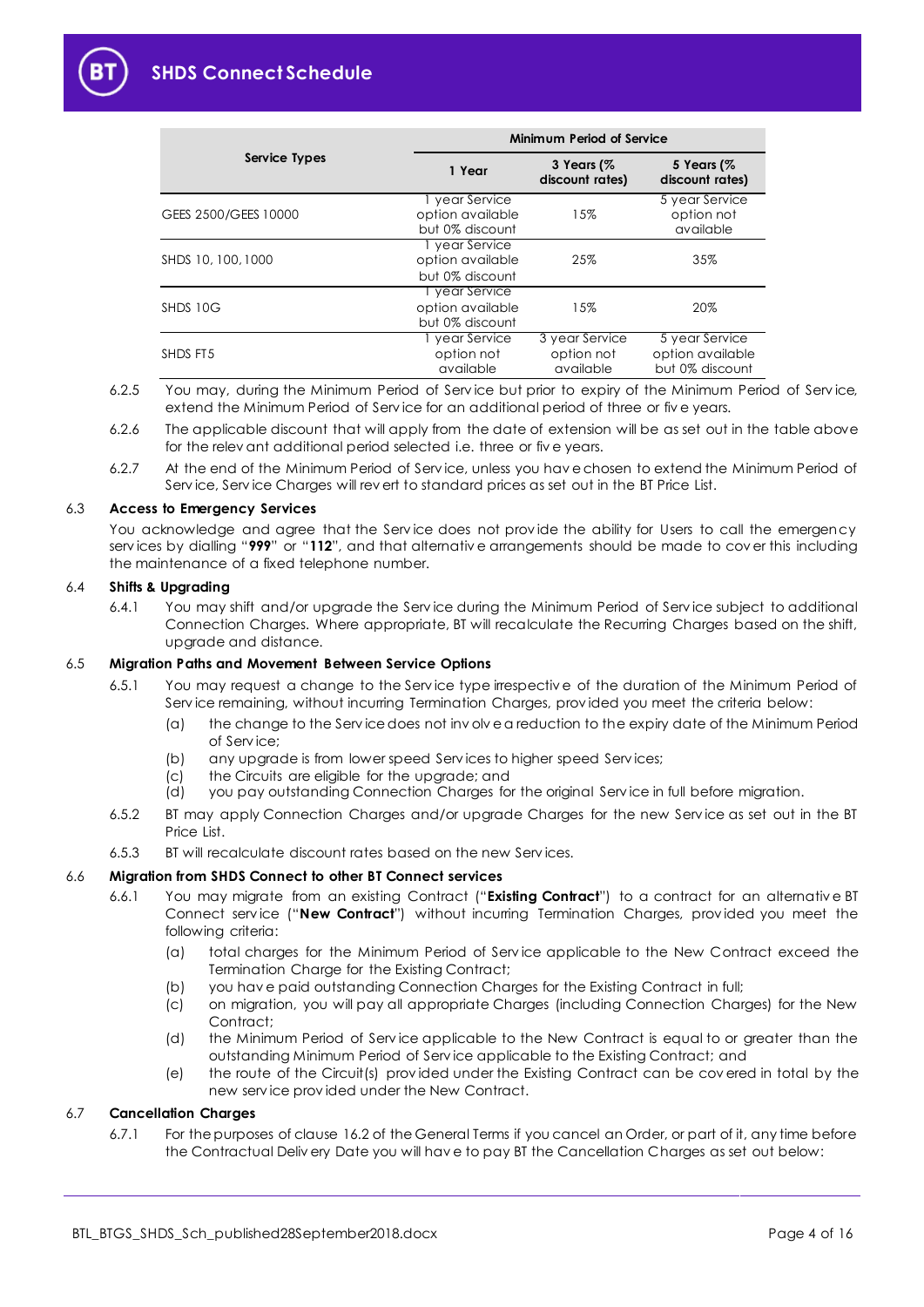

- (a) Cancellation Charges are incurred based upon the number of Business Days of the installation that remain; and
- (b) if you cancel the Serv ice before BT has installed the Serv ice, you will pay BT the applicable Cancellation Charge as set out in the table below:

| <b>Business Days before Contractual Delivery Date (CDD)</b>                                                                                                                                                                                                                                                                 | % of Connection Charge |
|-----------------------------------------------------------------------------------------------------------------------------------------------------------------------------------------------------------------------------------------------------------------------------------------------------------------------------|------------------------|
| 0 - 25 Working Days before CDD                                                                                                                                                                                                                                                                                              | $100\%$ *note          |
| <b>Note *</b> This excludes any costs incurred as a result of Excess Construction Charges (ECCs). If<br>BT incurs any ECCs BT will invoice you and you will pay these Charges in full based upon<br>work that has been completed, in accordance with Paragraph 10.7 (Ancillary Charges and<br>Excess Construction Charges). |                        |

#### 6.8 **Access to Internet**

You acknowledge and agree that where the Serv ice prov ides access to the Internet, the use of the Internet is at your own risk.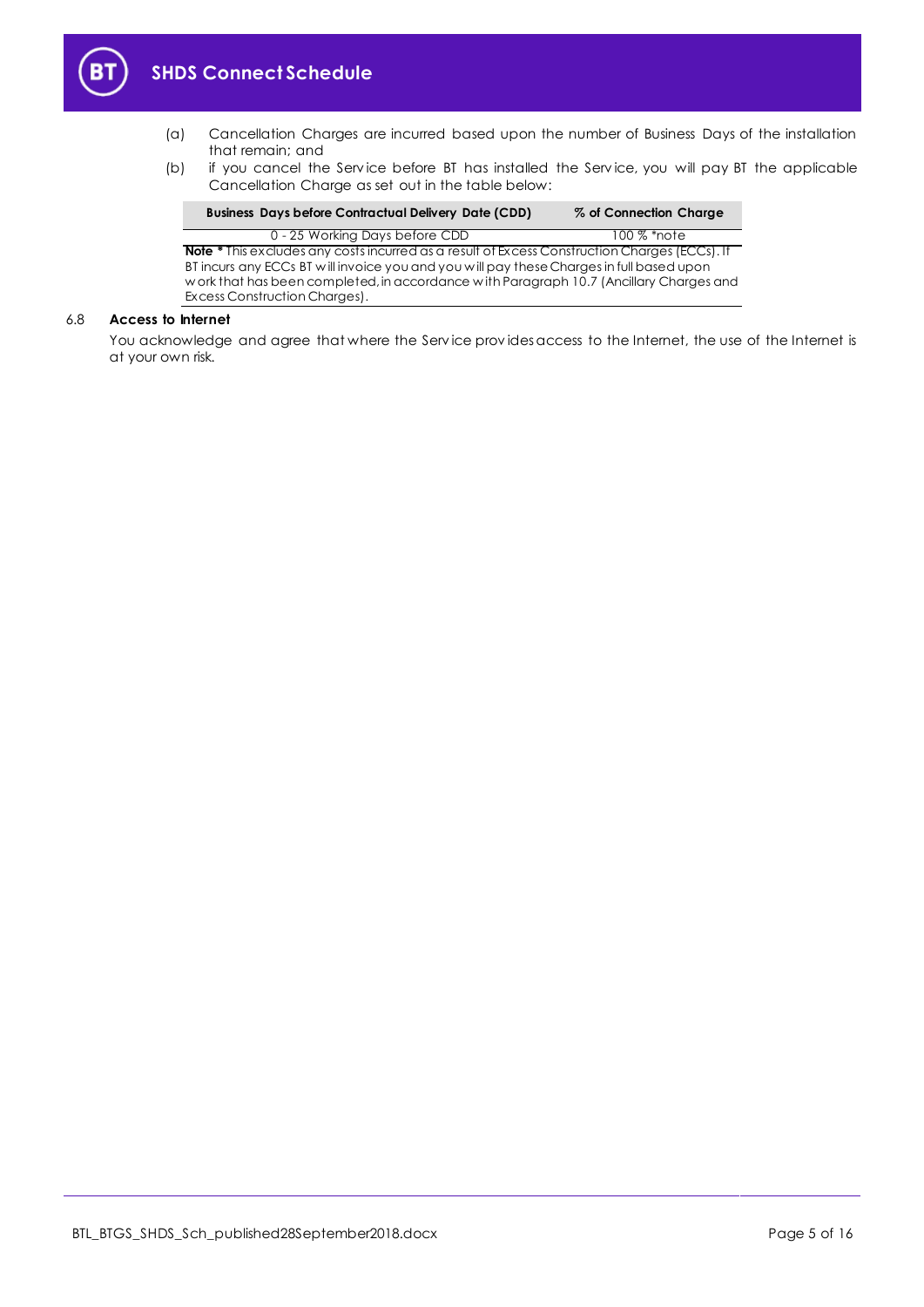

### <span id="page-5-0"></span>**Part B – Service Delivery and Management**

#### <span id="page-5-1"></span>**7 BT's Obligations**

#### <span id="page-5-9"></span>7.1 **Service Delivery**

Before the Serv ice Start Date and, where applicable, throughout the prov ision of the Serv ice, BT:

- 7.1.1 will prov ide you with contact details for the helpdesk that you will be able to contact to submit serv ice requests, report Incidents and ask questions about the Serv ice ("**Service Desk**");
- 7.1.2 will comply with all reasonable health and safety rules and regulations and reasonable security requirements that apply at a Site and are notified to BT in writing. BT will not be liable if, as a result of any such compliance, BT is in breach of any of BT's obligations under this Contract;
- 7.1.3 will, where applicable, arrange for any surv eys to be conducted to confirm the av ailability of a suitable Access Line to the Sites and to ensure that BT can prov ide the Serv ice. If the surv eys identify that additional engineering work is required in order to prov ide a suitable Access Line to the Sites or to enable BT to prov ide the Serv ice, BT may prov ide a new quote to you, detailing the additional Charges you will need to pay for the engineering work to be completed and:
	- (a) if you accept the new quote, BT will update the existing Order to the affected Sites, will generate a new Order for the affected Sites and will arrange for the additional engineering works to be carried out; or
	- (b) if you do not accept the new quote, BT will cancel your existing Order for the prov ision of Serv ice to the affected Sites and BT will hav e no obligation to prov ide the Serv ice; or
	- (c) where BT cannot prov ide the Serv ice, BT will cancel the Order without liability to BT;
- <span id="page-5-7"></span>7.1.4 will prov ide you with a date on which deliv ery of the Serv ice (or each part of the Serv ice, including to each Site) is due to start ("**Contractual Delivery Date**" or "**CDD**") and will use commercially reasonable endeav ours to meet any CDD.

#### <span id="page-5-3"></span>7.2 **Commissioning of the Service**

Before the Serv ice Start Date, BT will:

- 7.2.1 configure the Service;
- 7.2.2 conduct a series of standard tests on the Serv ice to ensure that it is configured correctly; and
- 7.2.3 on the date that BT has completed the activities in this Paragrap[h 7.2,](#page-5-3) confirm to you that the Service is av ailable for performance of any Acceptance Tests as set out in Paragrap[h 8.2.](#page-6-0)

#### <span id="page-5-5"></span><span id="page-5-4"></span>7.3 **During Operation**

On and from the Serv ice Start Date, BT:

- 7.3.1 will respond and use reasonable endeav ours to remedy an Incident without undue delay and in accordance with the Serv ice Lev els in Part C of the Contract if you report an Incident on the BT Network;
- <span id="page-5-6"></span>7.3.2 will work with the relev ant supplier to restore Serv ice as soon as practicable during Local Contracted Business Hours if you report an Incident;
- 7.3.3 may carry out Maintenance from time to time and, in such instances, will endeav our to inform you:
	- (a) at least fiv e Business Days before any Planned Maintenance on the BT Network and/or BT Equipment, howev er you agree that BT may inform you with less notice than normal where emergency Maintenance is required; or
	- (b) without undue delay for scheduled Access Line maintenance by a supplier; and
- 7.3.4 in order to maintain the long term v iability of the Serv ice, may perform a technology update on the Serv ice, in which case BT will work with you to ensure the Serv ice update causes minimal disruption to the Serv ice.

#### 7.4 **The End of the Service**

On termination of the Serv ice by either one of us, or expiry, BT:

7.4.1 may disconnect and remov e any BT Equipment located at the Sites.

#### <span id="page-5-2"></span>**8 Your Obligations**

#### <span id="page-5-8"></span>8.1 **Service Delivery**

Before the Serv ice Start Date and, where applicable, throughout the prov ision of the Serv ice by BT, you will:

8.1.1 prov ide BT with the names and contact details of any indiv iduals authorised to act on your behalf for Serv ice management matters ("**Customer Contact**"), but BT may also accept instructions from a person who BT reasonably believ es is acting with your authority;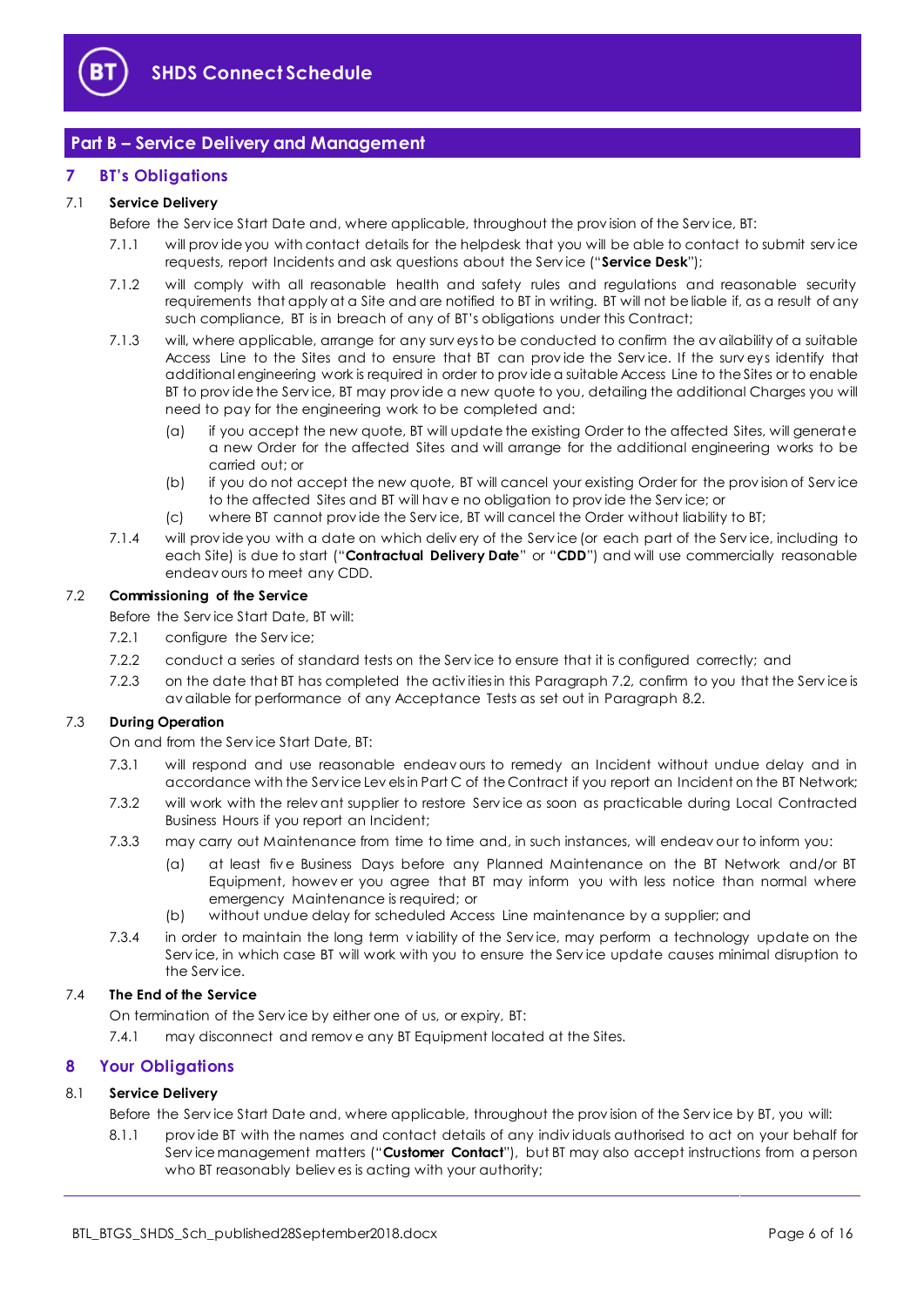

- 8.1.2 prov ide BT with any information reasonably required without undue delay;
- 8.1.3 provide BT with access to any Sites during Business Hours, or as otherwise agreed, to enable BT to set up, deliv er and manage the Serv ice;
- 8.1.4 complete any preparation activ ities that BT may request to enable you to receiv e the Serv ices promptly and in accordance with any reasonable timescales;
- 8.1.5 notify BT in writing of any health and safety rules and regulations and security requirements that apply at a Site;
- 8.1.6 ensure that the LAN protocols and applications you use will be compatible with the Service;
- 8.1.7 prepare and maintain the Site for the installation of BT Equipment and supply of the Serv ice, including without limitation:
	- (a) prov ide a suitable and safe operational env ironment for any BT Equipment including all necessary trunking, conduits, cable trays, and telecommunications connection points in accordance with BT's reasonable instructions and in accordance with applicable installation standards;
	- (b) take up or remov e any fitted or fixed floor cov erings, ceiling tiles and partition cov ers and/or prov ide any openings in buildings required to connect BT Equipment to appropriate telecommunications facilities in time to allow BT to undertake any necessary installation or maintenance Serv ices;
	- (c) carry out any work that may be required after installation to make good any cosmetic damage caused during the installation or maintenance Serv ices;
	- (d) prov ide a secure, continuous power supply (either a dual local 50Hz AC supply in the form of standard 13Amp power socket(s) or dual 50V DC power distributions and earth connections) at the Site for the operation and maintenance of the Serv ice and BT Equipment and prov ide an additional 13Amp socket for test equipment. In order to mitigate any Serv ice interruption resulting from failure in the principal power supply, you will prov ide back-up power with sufficient capacity to conform to the standby requirements of the applicable British standards; and
	- (e) prov ide internal cabling between the BT Equipment and any Customer Equipment as appropriate; and
- 8.1.8 complete a Customer Requirements Form and prov ide this when you place the Order.

#### <span id="page-6-2"></span><span id="page-6-0"></span>8.2 **Acceptance Tests**

- 8.2.1 After receiving Notice from BT under Paragrap[h 7.2.3,](#page-5-4) you will promptly carry out the Acceptance Tests for the Serv ice. The Serv ice will be deemed to hav e been accepted if you hav e not:
	- (a) carried out the Acceptance Tests and confirmed acceptance in writing; or
	- (b) notified BT in writing that the Serv ice has not passed the Acceptance Tests,

within fiv e Business Days following notification under Paragraph [7.2.3.](#page-5-4)

- 8.2.2 Subject to Paragraph [8.2.3,](#page-6-1) the Serv ice Start Date will be the earlier of the following:
	- (a) the date that you confirm acceptance of the Serv ice in writing under Paragrap[h 8.2.1\(a\);](#page-6-2) or
	- (b) the date following the fifth Business Day following notification under Paragrap[h 7.2.3.](#page-5-4)
- <span id="page-6-1"></span>8.2.3 In the ev ent that the Acceptance Tests are not passed, BT will remedy the non-conformance without undue delay and notify you that BT has remedied the non-conformance, and inform you of the Serv ice Start Date.

#### 8.3 **Service Operation**

On and from the Serv ice Start Date, you will:

- 8.3.1 ensure that Users report Incidents to the Customer Contact and not to the Service Desk;
- 8.3.2 ensure that the Customer Contact will take Incident reports from Users and pass these to the Serv ice Desk using the reporting procedures agreed between both of us, and will be av ailable for all subsequent Incident management communications;
- 8.3.3 monitor and maintain any Customer Equipment connected to the Serv ice or used in connection with a Service:
- 8.3.4 ensure that any Customer Equipment that is connected to the Serv ice or that you use, directly or indirectly, in relation to the Serv ice is:
	- (a) connected using the applicable BT Network termination point and used in accordance with any instructions, standards and safety and security procedures applicable to the use of that Customer Equipment;
	- (b) adequately protected against v iruses and other breaches of security;
	- (c) technically compatible with the Serv ice and will not harm or damage BT Equipment, the BT Network, or any of BT's supplier's or subcontractor's network or equipment; and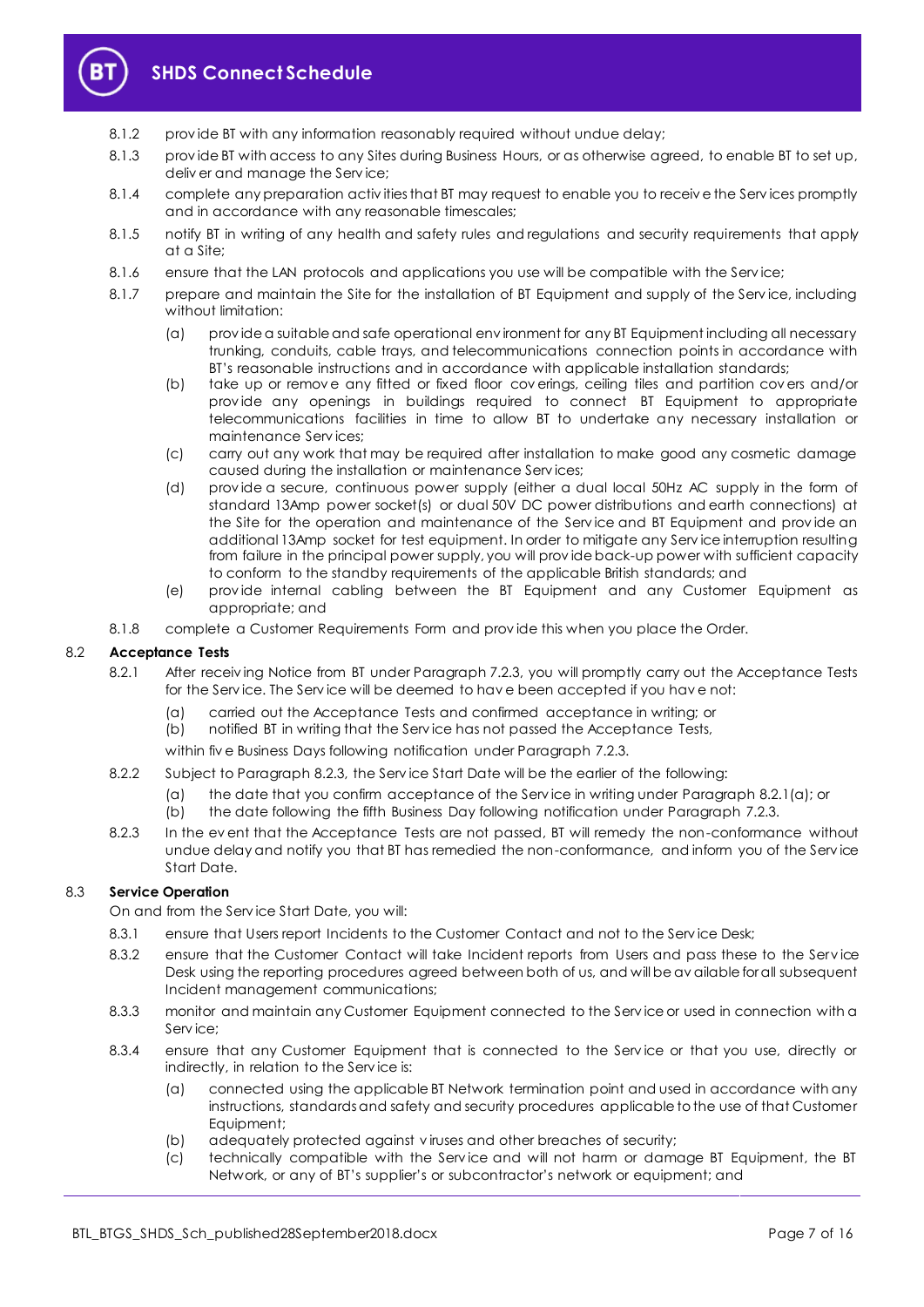

- (d) approv ed and used in accordance with relev ant instructions and Applicable Law;
- 8.3.5 immediately disconnect any Customer Equipment, or adv ise BT to do so at your expense, if Customer Equipment does not meet any relev ant instructions, standards or Applicable Law;
- 8.3.6 connect equipment to the Serv ice only by using the NTE at the Sites; and
- 8.3.7 distribute, manage and maintain access profiles, passwords and other systems administration information relating to the control of Users' access to the Serv ice.

#### 8.4 **The End of the Service**

On termination of the Serv ice by either one of us, or expiry you will:

- 8.4.1 provide BT with all reasonable assistance necessary to remove BT Equipment from the Sites;
- 8.4.2 disconnect any Customer Equipment from BT Equipment located at the Sites;
- 8.4.3 not dispose of or use BT Equipment other than in accordance with BT's written instructions or authorisation;
- 8.4.4 arrange for any BT Equipment located at the Sites to be returned to BT; and
- 8.4.5 be liable for any reasonable costs of recov ery that BT incurs in recov ering the BT Equipment.

#### <span id="page-7-0"></span>**9 Notification of Incidents**

Where you become aware of an Incident:

- 9.1 the Customer Contact will report it to BT's Service Desk;
- <span id="page-7-3"></span>9.2 BT will giv e you a unique reference number for the Incident ("**Ticket**");
- 9.3 BT will inform you when BT believ es the Incident is cleared, and will close the Ticket when:
	- 9.3.1 you confirm that the Incident is cleared within 24 hours of being informed; or
	- 9.3.2 BT has attempted unsuccessfully to contact you, in the way agreed between both of us, in relation to the Incident and you hav e not responded within 24 hours of BT's attempt to contact you;
- 9.4 if you confirm that the Incident is not cleared within 24 hours of being informed, the Ticket will remain open, and BT will continue to work to resolv e the Incident.

#### <span id="page-7-1"></span>**10 Invoicing**

- 10.1 BT will inv oice you for the Charges for the Serv ice as set out in Paragraph [10.2](#page-7-2) in the amounts and currency specified in any Orders.
- <span id="page-7-2"></span>10.2 BT will invoice you, for:
	- 10.2.1 Connection Charges, on the Serv ice Start Date, including Connection Charges for the applicable Serv ice Start Date of any upgrades and shifts;
	- 10.2.2 Recurring Charges, annually or quarterly, as set out in the Order, in adv ance prior to the first day of the relev ant year or quarter of the Minimum Period of Serv ice and thereafter on an annual or quarterly basis (for any period where Serv ice is prov ided for less than one year or quarter as the case may be, the Recurring Charges will be calculated on a pro rata basis);
	- 10.2.3 De-installation Charges within 60 days of de-installation of the Serv ice;
	- 10.2.4 the Charges incurred in accordance with Paragraphs [10.6](#page-8-2) and [10.7](#page-8-1) on completion of the relev ant change to the Serv ice; and
	- 10.2.5 any Termination Charges incurred in accordance with Paragraph [11](#page-8-0) upon termination of the relev ant Serv ice.
- 10.3 BT may inv oice you for any of the following Charges in addition to those set out in the Order:
	- 10.3.1 Charges for inv estigating Incidents that you report to BT where BT finds no Incident or that the Incident is caused by something for which BT is not responsible under the Contract;
	- 10.3.2 Charges for commissioning the Serv ice as set out in Paragrap[h 7.2](#page-5-3) outside of Business Hours;
	- 10.3.3 Charges for restoring Serv ice if the Serv ice has been suspended in accordance with clause 10.1.2 of the General Terms;
	- 10.3.4 Charges for cancelling the Serv ice in accordance with clause 16 of the General Terms;
	- 10.3.5 Charges for expediting prov ision of the Serv ice at your request after you hav e been informed of the Contractual Deliv ery Date;
	- 10.3.6 any other Charges set out in any applicable Order or otherwise agreed between both of us; and
	- 10.3.7 charges in adv ance as specified in the BT Price List.
- 10.4 The Charges for the Serv ice are set out in the BT Price List or as otherwise set out in the Order.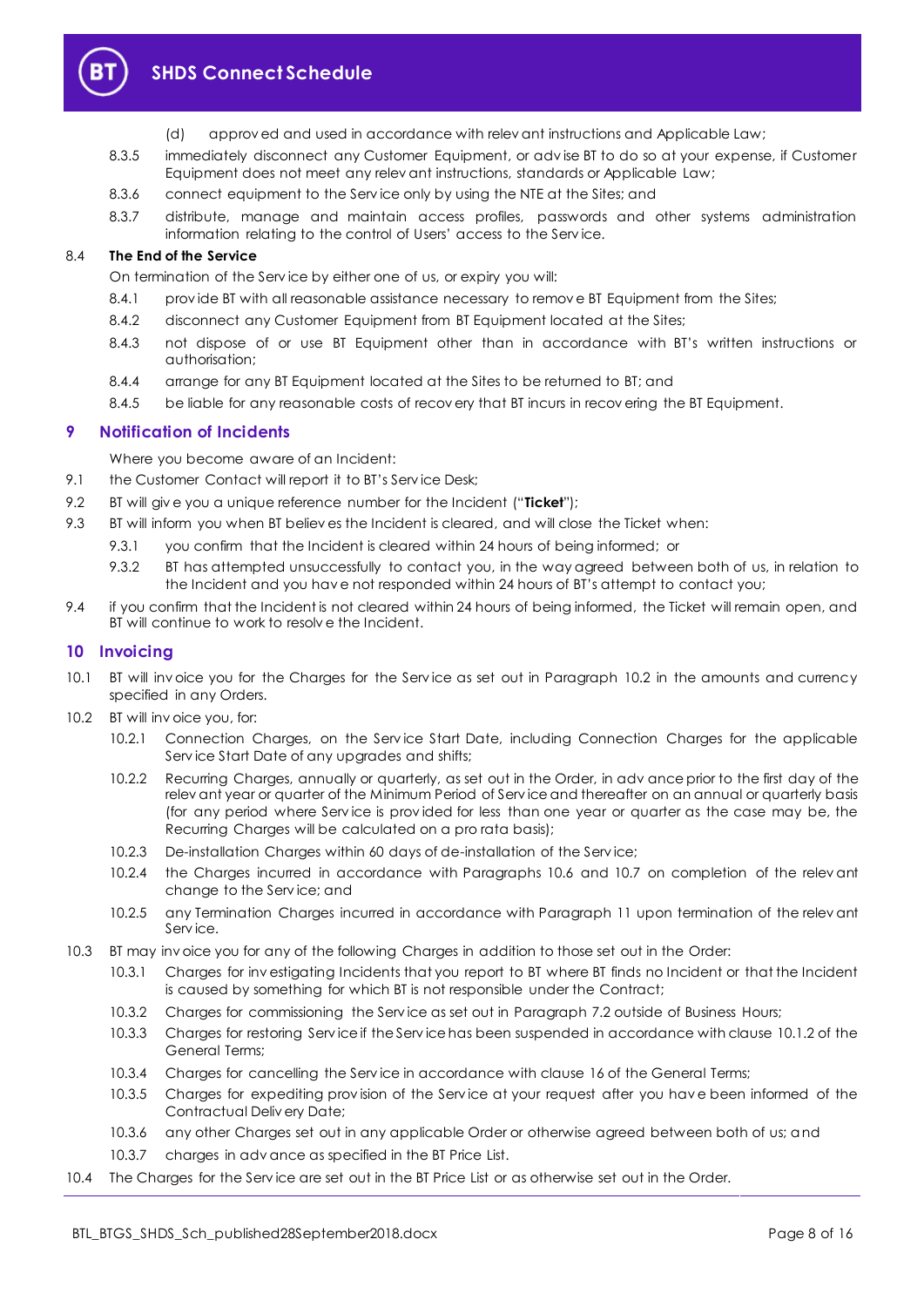

10.5 You will prov ide any deposit or guarantee as security for payment of future bills immediately on BT's request.

#### <span id="page-8-6"></span><span id="page-8-2"></span>10.6 **Shift Charges**

- 10.6.1 Shifts are allowed at any time during the Minimum Period of Serv ice.
- 10.6.2 When you require one end (A or B) mov ed within the same building (an internal shift), BT will apply Timescale Charges in accordance with Section 15, Part 8, Sub-part 1 of the BT Price List ("**Timescale Charges**")
- <span id="page-8-5"></span>10.6.3 Where you require the local end mov ed to a new building (an "**External Shift**") within:
	- (a) the same exchange area, BT will apply the appropriate Connection Charge set out in the BT Price List for one local end;
	- (b) a different exchange area, BT will apply the appropriate Connection Charges set out in the BT Price List for one local end and calculate a new distance based Recurring Charge.
- 10.6.4 Where the External Shift requires the shifting of both local ends, BT will apply standard Connection Charges set out in the BT Price List for a new Serv ice.
- 10.6.5 All shifts inv olv e a break in Serv ice. If a break is unacceptable, BT can prov ide a new Serv ice between the existing Sites, and BT will charge you the appropriate Connection Charges and annual Recurring Charges.

#### <span id="page-8-1"></span>10.7 **Ancillary Charges and Excess Construction Charges**

- 10.7.1 The standard Connection Charge assumes that suitable Circuits exist between BT's exchange and the on-site connection point for BT's NTE; where:
	- (a) suitable Circuits do not exist; or
	- (b) additional work is required,
	- BT will apply additional Charges. BT will inform you of these Charges prior to work commencing.
- 10.7.2 The standard Connection Charge does not include:
	- (a) BT's undertaking work on internal trunking & traywork;
	- (b) breaking through walls;
	- (c) prov iding additional poles, ducts and cables;
	- (d) radio charges; and
	- (e) miscellaneous non-standard or specially requested items,
	- for which BT will apply additional Charges in accordance with Section 45, Part 1 of the BT Price List.
- 10.7.3 BT will apply Excess Construction Charges in addition to normal Connection Charges:
	- (a) where BT prov ides additional infrastructure to giv e new or extended Serv ice at Site or other requested location where BT would otherwise not choose to extend the BT Network on the basis of normal commercial criteria;
	- (b) to situations of extended reach, including provision to a new location within the Site;
	- (c) where increased capacity is required; and/or
	- (d) at Non Serv ed Premises (as further described in Section 1 Exchange Lines, Part 5, Sub-part 1 of the BT Price list).

### <span id="page-8-0"></span>**11 Charges at the End of the Contract and/or Service**

- <span id="page-8-3"></span>11.1 If you exercise your right under clause 17 of the General Terms to terminate the Contract or any Service for conv enience, you will pay BT:
	- 11.1.1 all outstanding Charges for the Serv ice rendered;
	- 11.1.2 any other Charges set out in the Order; and
	- 11.1.3 any incremental charges incurred by BT from a supplier due to the termination.
- 11.2 In addition to the Charges set out in Paragraph [11.1,](#page-8-3) if you terminate during the Minimum Period of Serv ice, you will pay BT the Termination Charges set out in Paragraph [11.3.](#page-8-4)

#### <span id="page-8-4"></span>11.3 **Termination Charges for ending the Contract and/or Service during the Minimum Period of Service**

- 11.3.1 If you terminate the Contract or any Serv ice for conv enience (in accordance with clause 17 of the General Terms) during the Minimum Period of Serv ice (including any extension to the Minimum Period of Serv ice under Paragraph [6.2.5\)](#page-3-0), you will pay BT (excluding SHDS 1000 FT5 and SHDS 10G Contracts which are set out in Paragraph [11.3.2](#page-9-2) below):
	- (a) for any parts of the Serv ice that were terminated during the first 12 months of the Minimum Period of Serv ice, Termination Charges, as compensation, equal to:
		- (i) 100 per cent of the Recurring Charges for any remaining months of the first 12 months of the Minimum Period of Serv ice; and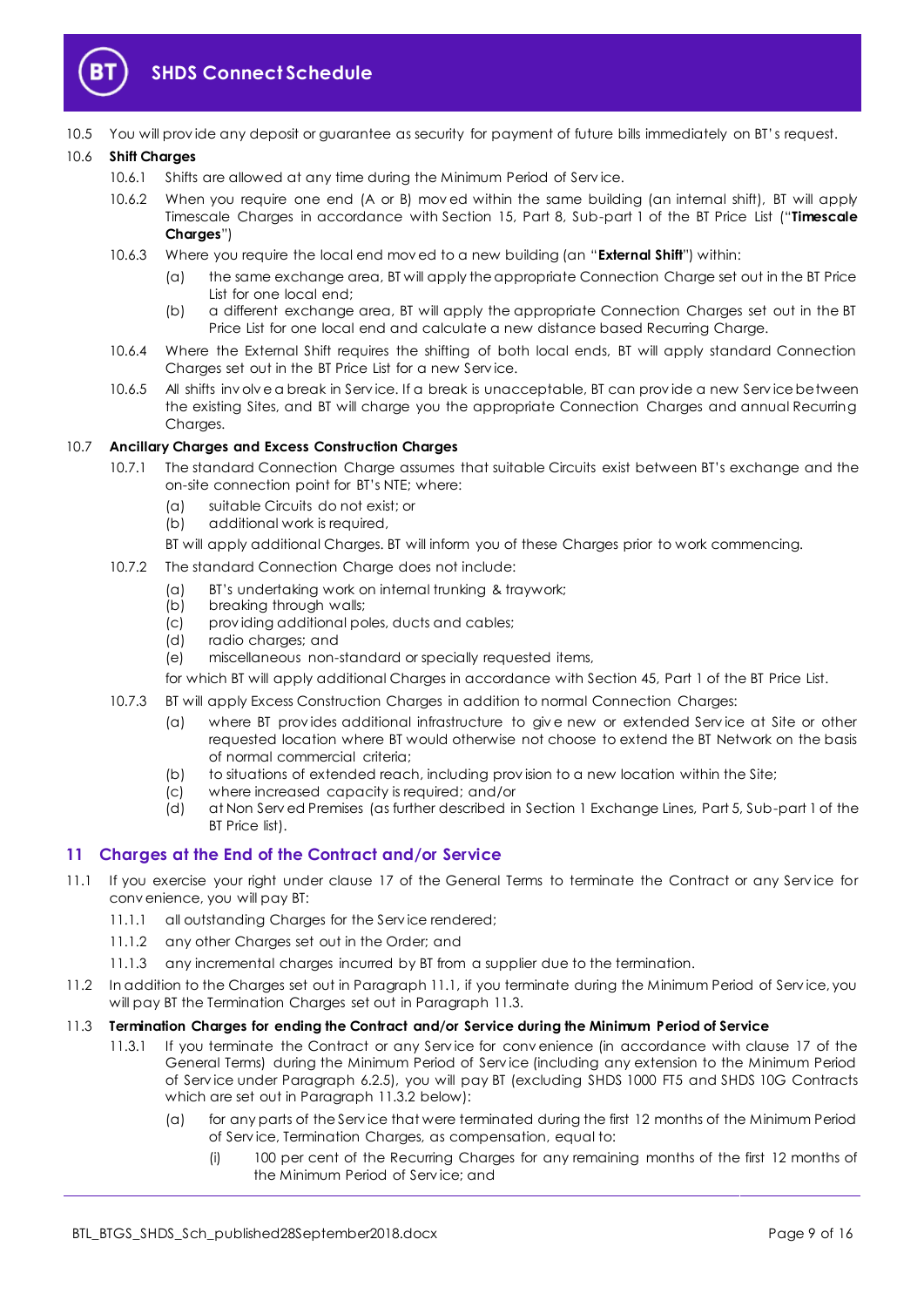

- (ii) 20 per cent of the Recurring Charges for the remaining months, other than the first 12 months, of the Minimum Period of Serv ice; and
- (b) for any parts of the Serv ice that were terminated after the first 12 months of the Minimum Period of Serv ice or during any extension to the Minimum Period of Serv ice under Paragraph [6.2.5,](#page-3-0) Termination Charges, as compensation, equal to 20 per cent of the Recurring Charges for any remaining months of the Minimum Period of Serv ice.
- <span id="page-9-2"></span>11.3.2 For SHDS 1000 FT5 or SHDS 10G, if you terminate the Contract or any Service for convenience (in accordance with clause 17 of the General Terms) during the Minimum Period of Serv ice (including any extension to the Minimum Period of Serv ice under Paragrap[h 6.2.5\)](#page-3-0), you will pay BT:
	- (a) for any parts of the Serv ice that were terminated during the first 12 months of the Minimum Period of Serv ice, Termination Charges, as compensation, equal to:
		- (i) 100 per cent of the Recurring Charges for any remaining months of the first 12 months of the Minimum Period of Serv ice;
		- (ii) 50 per cent of the Recurring Charges for the remaining months, other than the first 12 months, of the Minimum Period of Serv ice up to the end of the third year; and
		- (iii) 20 per cent of the Recurring Charges for the remaining months, other than the first 36 months, of the Minimum Period of Serv ice up to the end of the fifth year.

#### <span id="page-9-0"></span>**12 Service Amendment**

- <span id="page-9-3"></span>12.1 You may request, by giving BT Notice, a change to:
	- 12.1.1 an Order for the Service (or part of an Order) at any time before the applicable Service Start Date; or
	- 12.1.2 the Service at any time after the Service Start Date.
- 12.2 If you exercise your right under Paragraph [12.1,](#page-9-3) and except where a change results from BT's failure to comply with BT's obligations under the Contract, BT will, within a reasonable time, provide you with a written estimate, including:
	- 12.2.1 the likely time required to deliver the changed Service; and
	- 12.2.2 any changes to the Charges due to the changed Service.
- 12.3 BT has no obligation to proceed with any change that you request under Paragraph [12.1,](#page-9-3) unless and until we both agree in writing on the necessary changes to the Charges, implementation timetable and any other relev ant terms of the Contract to take account of the change.
- 12.4 If BT changes a Serv ice prior to the Serv ice Start Date because you hav e giv en BT incomplete or inaccurate information, BT may, in BT's reasonable discretion, apply additional reasonable one-time and/or Recurring Charges.
- <span id="page-9-6"></span><span id="page-9-5"></span>12.5 BT can amend this Schedule (including the Charges) at any time by giv ing you at least 30 days' prior Notice ("**Notice to Amend**") by either:
	- 12.5.1 publishing the amendment online at<http://www.bt.com/pricing> (or any other online address that BT adv ises you of); and/or
	- 12.5.2 by giv ing Notice to you:
		- (a) for amendments that cause you material detriment, at least 30 days before the change is to take effect; and
		- (b) for all amendments other than Paragraph [12.5.2\(a\),](#page-9-4) at least one day before the change is to take effect.
- <span id="page-9-4"></span>12.6 If BT makes any amendment to the Contract (as set out in Paragraph [12.5](#page-9-5) that causes you material detriment, you will not hav e to pay any Termination Charges if you choose to terminate the Contract as a result of that material detriment within:
	- 12.6.1 90 days of the date of notification if BT has only published the amendment online under Paragraph [12.5.1;](#page-9-6) or
	- 12.6.2 30 days of the date of the Notice if BT has giv en you Notice under Paragraph [12.5.2\(a\).](#page-9-4)

#### <span id="page-9-1"></span>**13 BT Equipment**

- 13.1 BT Equipment will remain BT's property at all times and risk in BT Equipment will pass to you upon deliv ery, whether or not the BT Equipment has been installed.
- 13.2 You will not use BT Equipment other than in accordance with BT's written instructions or authorisation and will not mov e, add to, reconfigure, modify or otherwise interfere with BT Equipment, nor permit any other person (other than a person authorised by BT) to do so.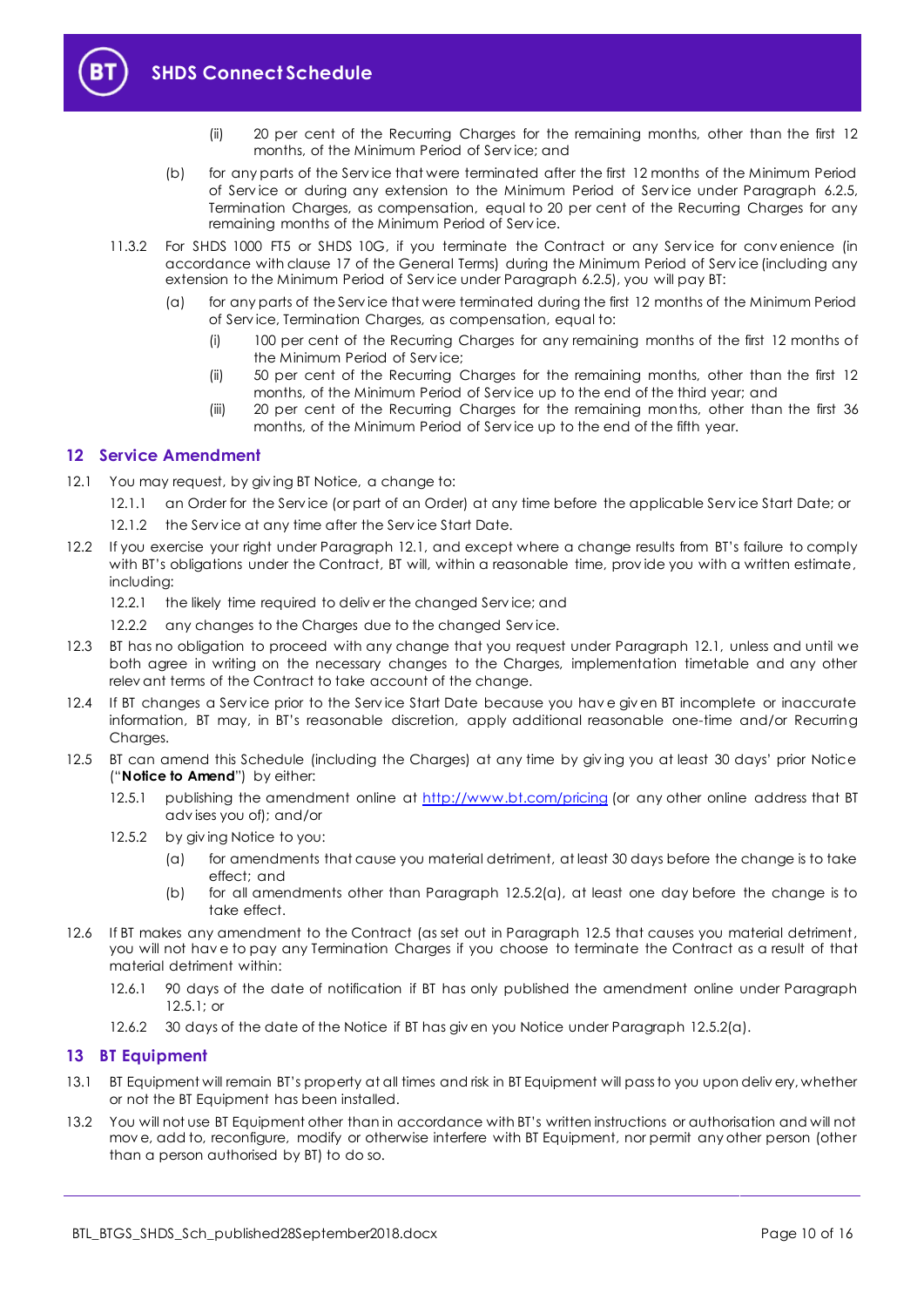

- 13.3 You will be liable to BT for any loss of or damage to BT Equipment, except where the loss or damage is a result of fair wear and tear or caused by BT.
- 13.4 You will not mov e or relocate any BT Equipment without BT's prior written consent and you will pay BT's costs and expenses reasonably incurred as a result of such mov e or relocation.

#### <span id="page-10-0"></span>**14 WEEE Directive**

- <span id="page-10-1"></span>14.1 You will be responsible under Article 13 of the Waste Electrical and Electronic Equipment Directiv e 2012 ("**WEEE Directive**") for the costs of collection, treatment, recov ery, recycling and environmentally sound disposal of any equipment supplied under the Contract that has become waste electrical and electronic equipment ("**WEEE**").
- 14.2 Each of us acknowledge that for the purposes of Article 13, this Paragraph [14](#page-10-0) is an agreement stipulating other financing arrangements for the collection, treatment, recov ery, recycling and env ironmentally sound disposal of WEEE.
- 14.3 You will be responsible for any information recording or reporting obligations imposed by the WEEE Directiv e.
- 14.4 You will indemnify BT against any claims or legal proceedings that are brought or threatened against BT by a third party which would not hav e been caused or made had you fulfilled your express or implied obligations under this Paragraph [14](#page-10-0) or in connection with the WEEE Directiv e.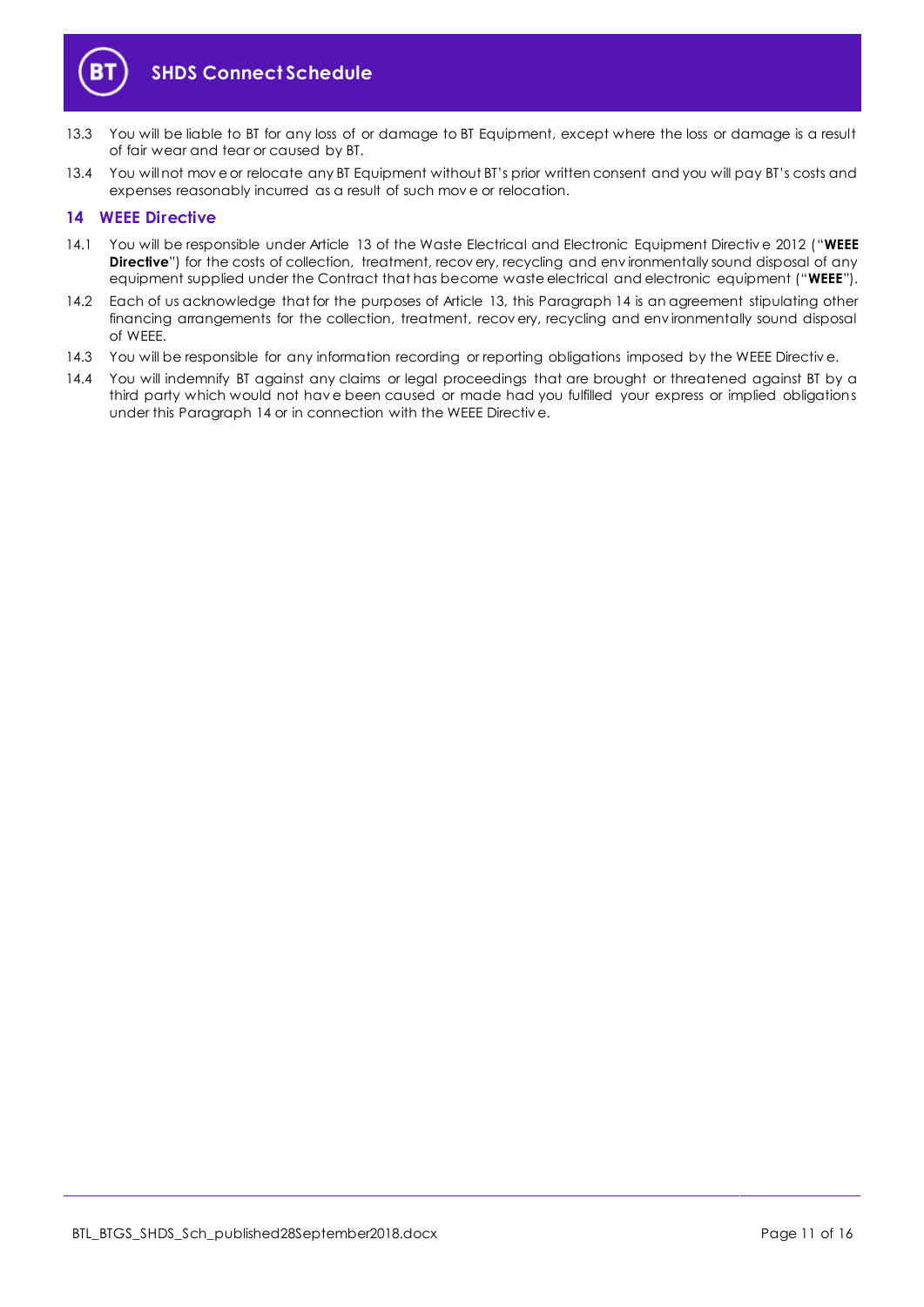

### <span id="page-11-0"></span>**Part C – Service Levels**

#### <span id="page-11-1"></span>**15 On Time Delivery**

#### <span id="page-11-7"></span>15.1 **On Time Delivery Service Level**

BT aims to prov ide all SHDS Connect Serv ices before the end of the agreed Contractual Deliv ery Date (the "**On Time Delivery Service Level**").

#### <span id="page-11-6"></span><span id="page-11-3"></span>15.2 **On Time Delivery Service Credit**

15.2.1 If BT does not meet the On Time Deliv ery Serv ice Lev el, an On Time Deliv ery Serv ice Credit ("**On Time Delivery Service Credit**") will be applied in accordance with this Paragraph [15.2](#page-11-3) and the table below:

| Calculation of the On Time Delivery Service Credit                 |                                                                                          |  |  |
|--------------------------------------------------------------------|------------------------------------------------------------------------------------------|--|--|
| Number of Business Days Beyond Contractual<br><b>Delivery Date</b> | % Reduction of the Connection Charge for the<br>particular Service affected by the delay |  |  |
| $1 - 10$                                                           |                                                                                          |  |  |
| $11 - 15$                                                          |                                                                                          |  |  |
| $16 - 20$                                                          | $\overline{5}$                                                                           |  |  |
| More than 20                                                       |                                                                                          |  |  |

- 15.2.2 On Time Deliv ery Serv ice Credits are av ailable up to a maximum amount equal to 20 per cent of the total Connection Charges for the affected part of the Serv ices.
- 15.2.3 If both of us hav e agreed a rev ised Contractual Deliv ery Date in writing, or if BT exercises BT's right to rev ise the Contractual Deliv ery Date as set out in Paragraph [15.3.1,](#page-11-4) the calculation of any On Time Deliv ery Serv ice Credits will be made by reference to the rev ised Contractual Deliv ery Date.
- 15.2.4 Each Serv ice, which is prov ided as part of the major construction work or multiple order scheme, will hav e an indiv idual Contractual Deliv ery Date. Each Order is eligible under the scheme for reduction of Connection Charges should deliv ery take place later than the Contractual Deliv ery Date.
- 15.2.5 A multiple Order cannot exceed fiv e Serv ices per day.
- 15.2.6 Any reductions due as a result of the On Time Deliv ery Serv ice Lev el will only apply to the Connection Charge and not to any Recurring Charges.

#### <span id="page-11-4"></span>15.3 **Exceptions**

- 15.3.1 If you request a change to the Serv ice or any part of the Serv ice, then BT may change the Contractual Deliv ery Date to accommodate that change to the Serv ice or part of the Serv ice.
- 15.3.2 The On-Time Deliv ery Serv ice Lev el does not apply to shifts, upgrades and/or changes to the Serv ice, unless these require the installation of new components and hav e an agreed deliv ery date, in which case the Contractual Deliv ery Date will be that agreed deliv ery date.
- 15.3.3 BT may expedite deliv ery of the Serv ice for operational reasons or in response to a request from you, but this will not rev ise the Contractual Deliv ery Date.

#### <span id="page-11-2"></span>**16 Service Availability**

#### <span id="page-11-5"></span>16.1 **Availability Service Level**

16.1.1 From the Serv ice Start Date, BT will make the Serv ice av ailable to you, howev er in the ev ent of a reported Incident which qualifies as an Eligible Failure and depending on the number of Eligible Failures in a year measured from the Contractual Deliv ery Date and each anniv ersary thereafter ("**Availability Service**  Level"), BT will reduce the annual Recurring Charge (irrespective of whether the Service is billed annually or quarterly) in accordance with the table below (up to a maximum amount equal to 35 per cent of the annual Recurring Charges for the affected Serv ice:

| Number of Eligible Failures in a year measured from<br>the CDD and each anniversary thereafter<br>(12 month cycle) | Reduction of annual Recurring Charge for the affected<br>Service % |
|--------------------------------------------------------------------------------------------------------------------|--------------------------------------------------------------------|
|                                                                                                                    |                                                                    |
| 2 – 3                                                                                                              |                                                                    |
|                                                                                                                    |                                                                    |
| 5 or more                                                                                                          | 35                                                                 |

16.1.2 Where there is an Eligible Failure, BT will measure and record any Eligible Failure for a Site or Circuit starting from when you report an Incident, and ending when BT closes the Ticket for that related Incident.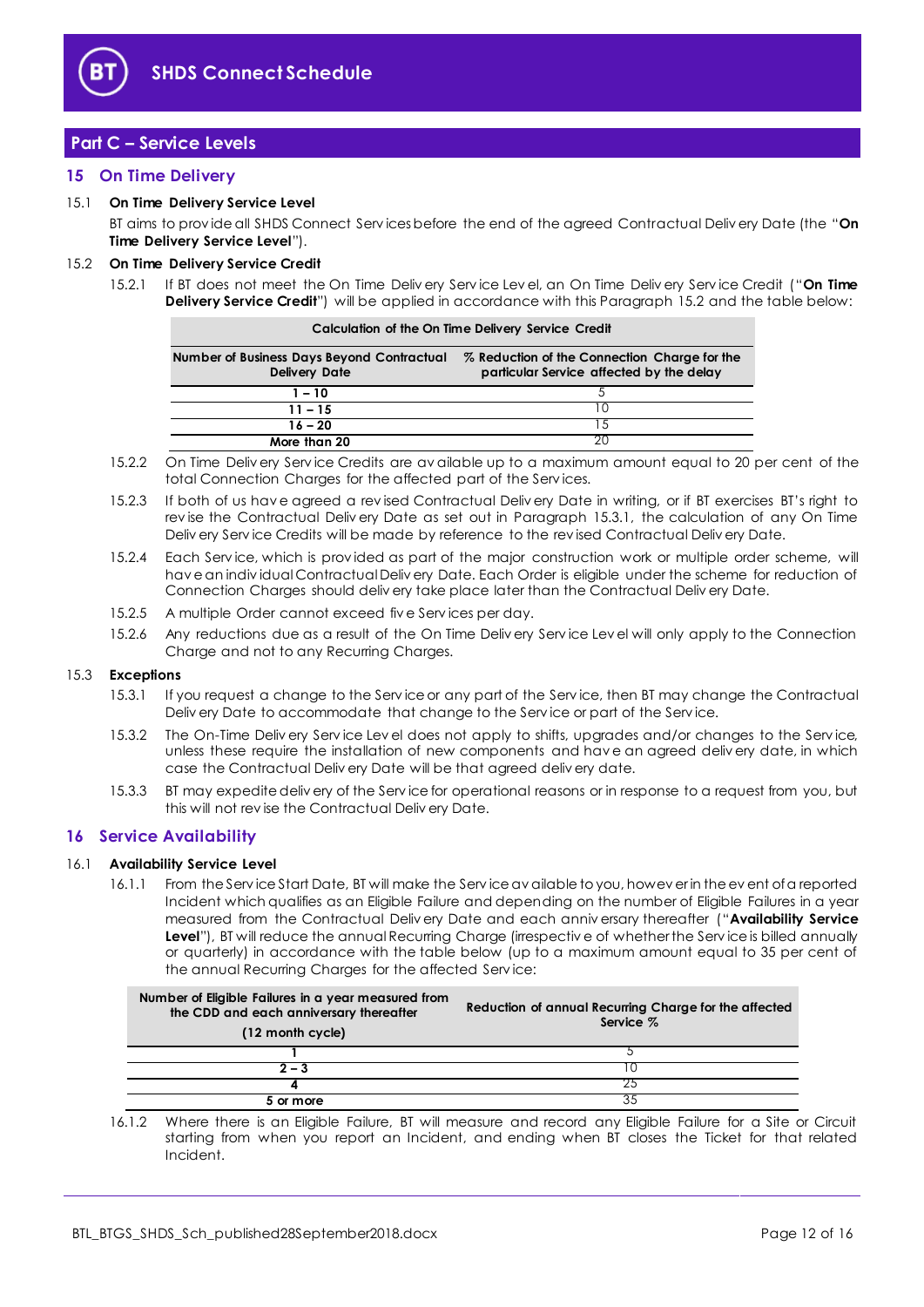

- 16.1.3 An Eligible Failure for the purposes of the Av ailability Serv ice Lev el applies to Serv ices on Total Care (i.e. all Circuit types set out in Paragraph [16.1.6\)](#page-12-1).
- 16.1.4 Any reductions to the Charges due as a result of the Eligible Failure will only apply to the Recurring Charges.
- <span id="page-12-2"></span>16.1.5 For Serv ices on Total Care, you will receiv e a percentage reduction ("**Availability Service Credit**"), up to a maximum of 35 per cent, of the Recurring Charges for the period covered by the 12 month cycle. The Av ailability Service Credit is calculated by reference to the Recurring Charges due for the period cov ered by the 12 month cycle.
- <span id="page-12-1"></span>16.1.6 The Av ailability Serv ice Lev el is av ailable with the following Serv ice types:

| <b>Service Types</b>           |
|--------------------------------|
| LES 10LR                       |
| <b>LES 10</b>                  |
| <b>LES 100</b>                 |
| <b>LES 100E</b>                |
| <b>LES 155A</b>                |
| <b>LES 155B</b>                |
| <b>LES 622A</b>                |
| <b>LES 622B</b>                |
| <b>LES 1000</b>                |
| <b>CES 1000A</b>               |
| <b>CES 1000B</b>               |
| <b>LES 2500A</b>               |
| <b>LES 2500B</b>               |
| <b>LES 10000A</b>              |
| <b>LES 10000B</b>              |
| EES 10LR                       |
| <b>EES 10</b>                  |
| <b>EES 100</b>                 |
| <b>EES 155</b>                 |
| <b>EES 622</b>                 |
| <b>EES 1000</b>                |
| <b>EES 1000LR</b>              |
| <b>EES 2500</b>                |
| <b>EES 10000</b>               |
| <b>FEES 100</b>                |
| <b>FEES 155</b>                |
| <b>FEES 622</b>                |
| <b>GEES 1000</b>               |
| <b>GEES 1000ER</b>             |
| <b>GEES 2500</b>               |
| <b>GEES 10000</b>              |
| SHDS 10, LA, RA01, RA02        |
| <b>SHDS 10 ER, RA01, RA02</b>  |
| SHDS 100, LA, RA01, RA02       |
| <b>SHDS 100 ER. RA01. RA02</b> |
| SHDS 100B, LA, RA01, RA02      |
| SHDS 100B, ER, RA01, RA02      |
| SHDS 1000, LA, RA01, RA02      |
| SHDS 1000 ER, RA01, RA02, FT5  |
| SHDS 1GB, LA, RA01, RA02       |
| SHDS 1GB, ER, RA01, RA02       |
| SHDS 10G, LA, RA01, RA02       |

#### <span id="page-12-0"></span>**17 Service Credits**

17.1 Serv ice Credits are paid as follows:

- 17.1.1 On Time Deliv ery Service Credits are applied to the Connection Charge at the time the Connection Charge is inv oiced, i.e. the first inv oice for the Serv ice;
- 17.1.2 Av ailability Serv ice Credits for each 12 month Serv ice period are applied to the first inv oice of the subsequent 12 month Serv ice period; and
- 17.1.3 following expiry or termination of the Contract where no further inv oices are due to be issued by BT, BT will pay you the Serv ice Credits in a reasonable period of time.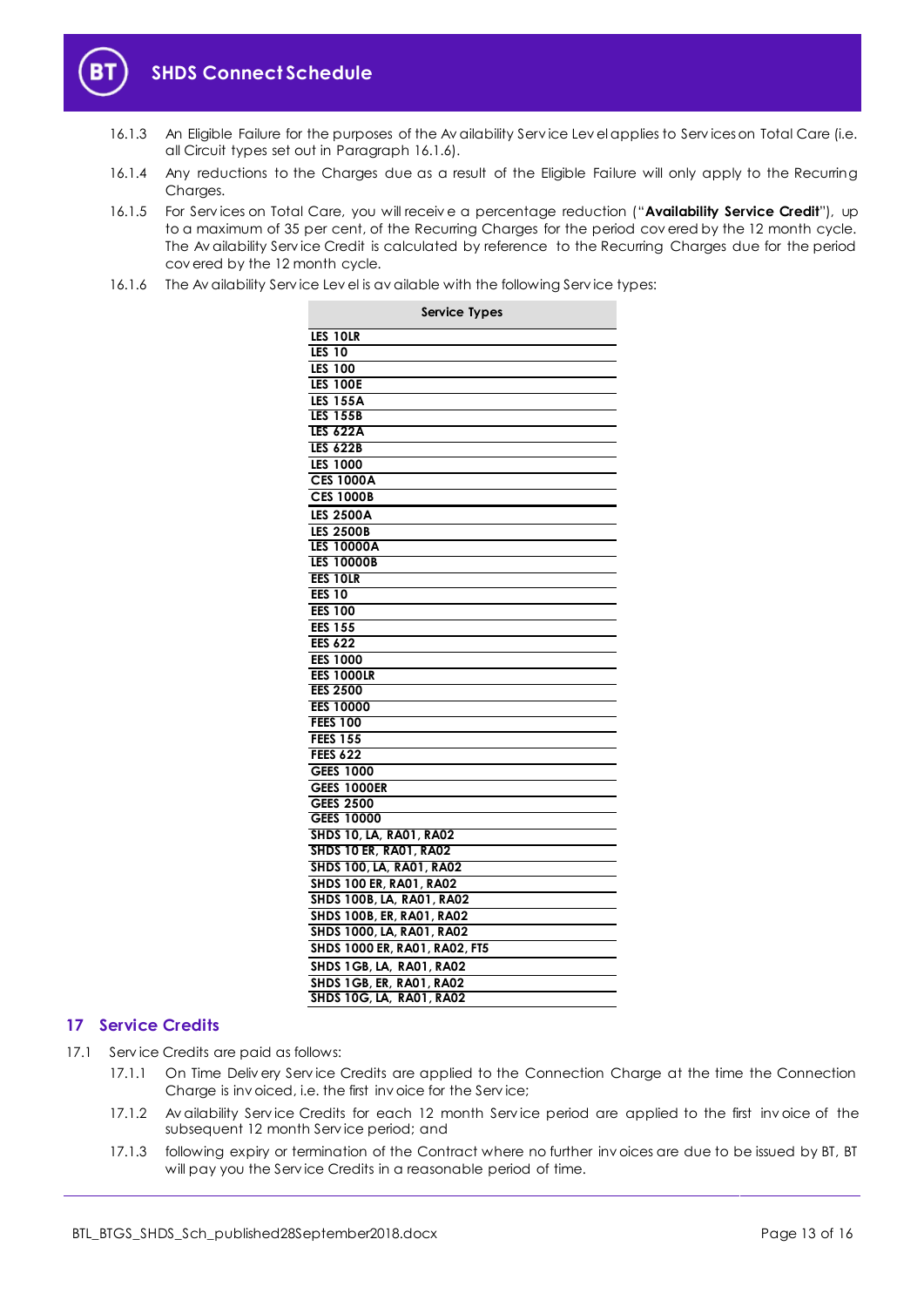

- 17.2 All Service Levels and Service Credits will be calculated in accordance with information recorded by, or on behalf of, BT.
- 17.3 The On Time Deliv ery Service Lev el and Av ailability Service Lev el will not apply:
	- 17.3.1 in the ev ent that clause 8 of the General Terms applies;
	- 17.3.2 during any trial period of the Service;
	- 17.3.3 to failures due to any Force Majeure Ev ent;
	- 17.3.4 if you cause a delay or do not prov ide any requested information in accordance with any reasonable timescales BT tells you about;
	- 17.3.5 to any Incident not reported in accordance with Paragrap[h 9](#page-7-0) abov e;
	- 17.3.6 if you hav e not complied with the Contract;
	- 17.3.7 where you do not provide the information required by BT, or comply with the provisioning rules and timescales prov ided by BT in writing following the outcome of the Site surv ey and/or in the Customer Requirements Form; or
	- 17.3.8 to inland tails of offshore and international Circuits and Circuits to the Hull Area.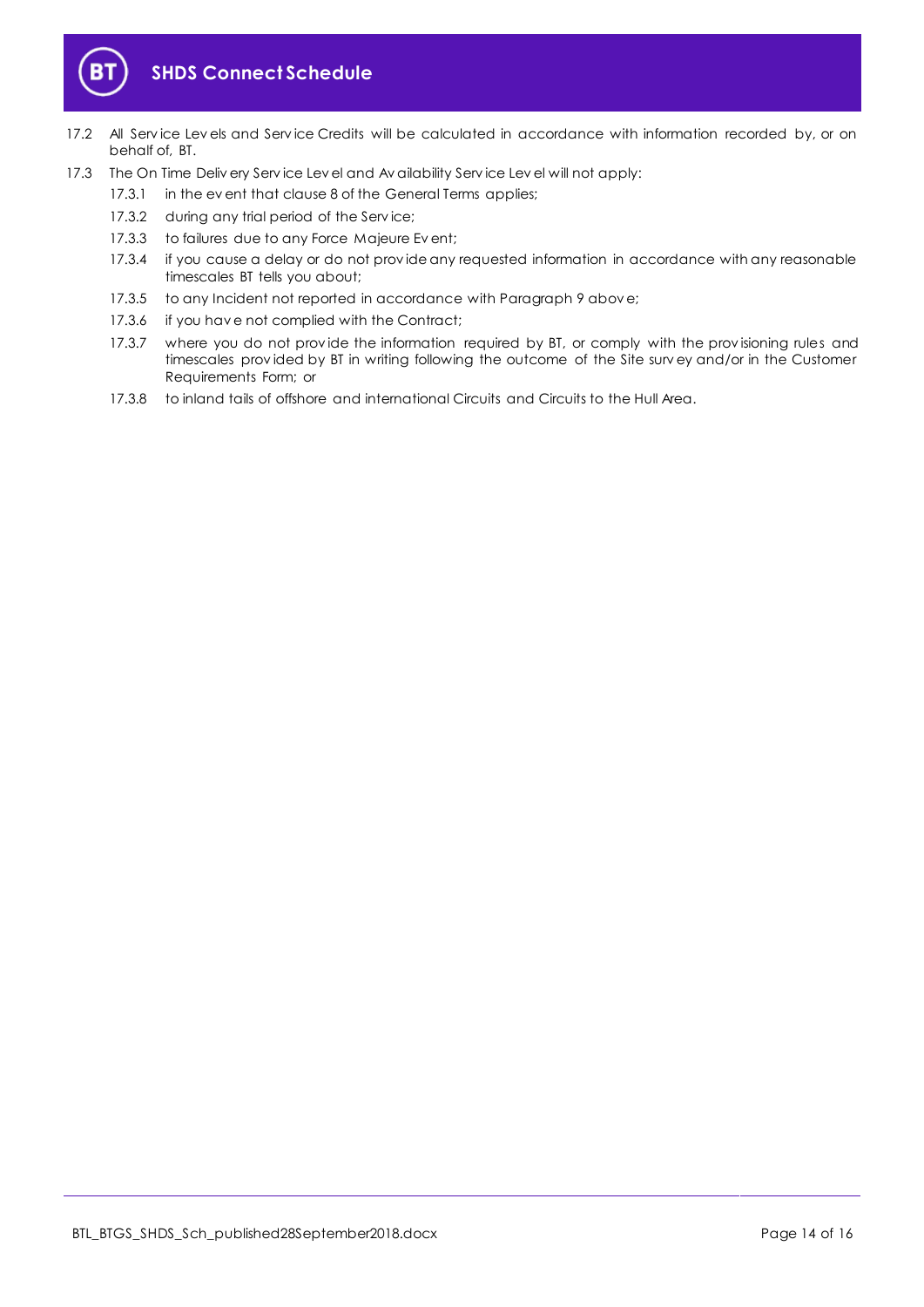

### <span id="page-14-0"></span>**Part D – Defined Terms**

#### <span id="page-14-1"></span>**18 Defined Terms**

In addition to the defined terms in the General Terms, capitalised terms in this Schedule will hav e the following meanings (and in the case of conflict between these defined terms and the defined terms in the General Terms, these defined terms will take precedence for the purposes of this Schedule):

"**Acceptance Tests**" means those objectiv e tests conducted by you, which, when passed confirm that you accept the Serv ice and that the Serv ice is ready for use sav e for any minor non-conformities, which will be resolv ed as an Incident as set out Paragraphs [7.3.1](#page-5-5) an[d 7.3.2.](#page-5-6)

"**Access Line**" means a Circuit connecting a Site to the BT Network.

"**Availability**" means the period of time when the Serv ice is functioning.

"**Availability Service Level**" has the meaning giv en in in Paragraph [16.1.1.](#page-11-5)

"**Availability Service Credit**" has the meaning giv en in Paragraph [16.1.5.](#page-12-2)

"**BT Connect**" means the network serv ices av ailable from BT and described at:

http://www.globalservices.bt.com/uk/en/products\_category/network\_services

"**Business Hours**" means between the hours of 0800 and 1700 in a Business Day.

"**CES**" means Channel Extension Serv ice. This is a point to point Fibre Channel serv ice.

"**Circuit**" means any line, conductor, or other conduit between two terminals by which information is transmitted, and that is prov ided as part of the Serv ice.

"**Connection Charge**" means a charge for connecting a Serv ice, as set out in the Order and is applied per-end and is not distance-dependent.

"**Contractual Delivery Date**" or "**CDD**" has the meaning giv en in Paragraph [7.1.4.](#page-5-7)

"**CPE"** means Customer Premises Equipment which is any equipment (including Software embedded in or run on such equipment), whether BT Equipment, Purchased Equipment, Supplied Equipment or equipment owned by you, which is prov ided, maintained or managed by BT as part of the Serv ice and which is located at a Site, access to which can be granted by you to BT.

"**Customer Contact**" has the meaning giv en in Paragraph [8.1.1.](#page-5-8)

"**Customer Equipment**" means any equipment including any software, other than BT Equipment, used by you in connection with a Serv ice.

"**Customer Requirements Form**" means the form that sets out the requirements for the Serv ice agreed between both of us.

"**De-installation Charges**" means the charges payable by you on de-installation of the Serv ice that will be equal to the then current rates for Connection Charges on the date of de-installation.

"**EES**" means Ethernet Extension Serv ice. This is a point to point Ethernet serv ice.

"**Eligible Failure**"means a total loss of Serv ice for a period of longer than fiv e consecutiv e hours in which there is no transmission of signals in one or both directions for the duration of the total loss of Service occurring on the Circuit or associated network equipment between the Network Terminating Units and excludes any loss of Serv ice arising from any of the following ev ents:

- (a) the Serv ice has been modified or altered in any way by you, or by BT in accordance with your instructions;
- (b) Planned Maintenance;
- (c) you hav e performed any network configurations that BT did not approv e;
- (d) an Incident has been reported and BT cannot confirm that an Incident exists after performing tests; or
- (e) you requested BT to test the Serv ice at a time when no Incident has been detected and/or reported.

"**Ethernet**" means a link layer protocol describing how networked dev ices can format data for transmission to other network dev ices on the same network segment, and how to put that data out on the network connection. "**Excess Construction Charges**" means the charges payable by you in accordance with Paragrap[h 10.7](#page-8-1) prior to BT prov iding the Serv ice.

"**Existing Contract**" has the meaning giv en in Paragraph [6.6.1.](#page-3-1)

"**External Shift**" has the meaning giv en in Paragraph [10.6.3.](#page-8-5)

"**FEES**" means Fast Ethernet Extension Serv ice. This is a point to point Fast Ethernet serv ice (100MBs).

"**GEES**" means Gigabit Ethernet Extension Serv ice. This is a point to point gigabit speed Ethernet serv ice.

"**Hull Area**" means the area defined as the 'Licensed Area' in the licence granted on 30 Nov ember 1987 by the Secretary of State under section 7 of the Telecommunications Act 1984 to Kingston upon Hull City Council and Kingston Communications (Hull) plc.

"**Incident**" means an unplanned interruption to, or a reduction in the quality of, the Serv ice or particular element of the Serv ice.